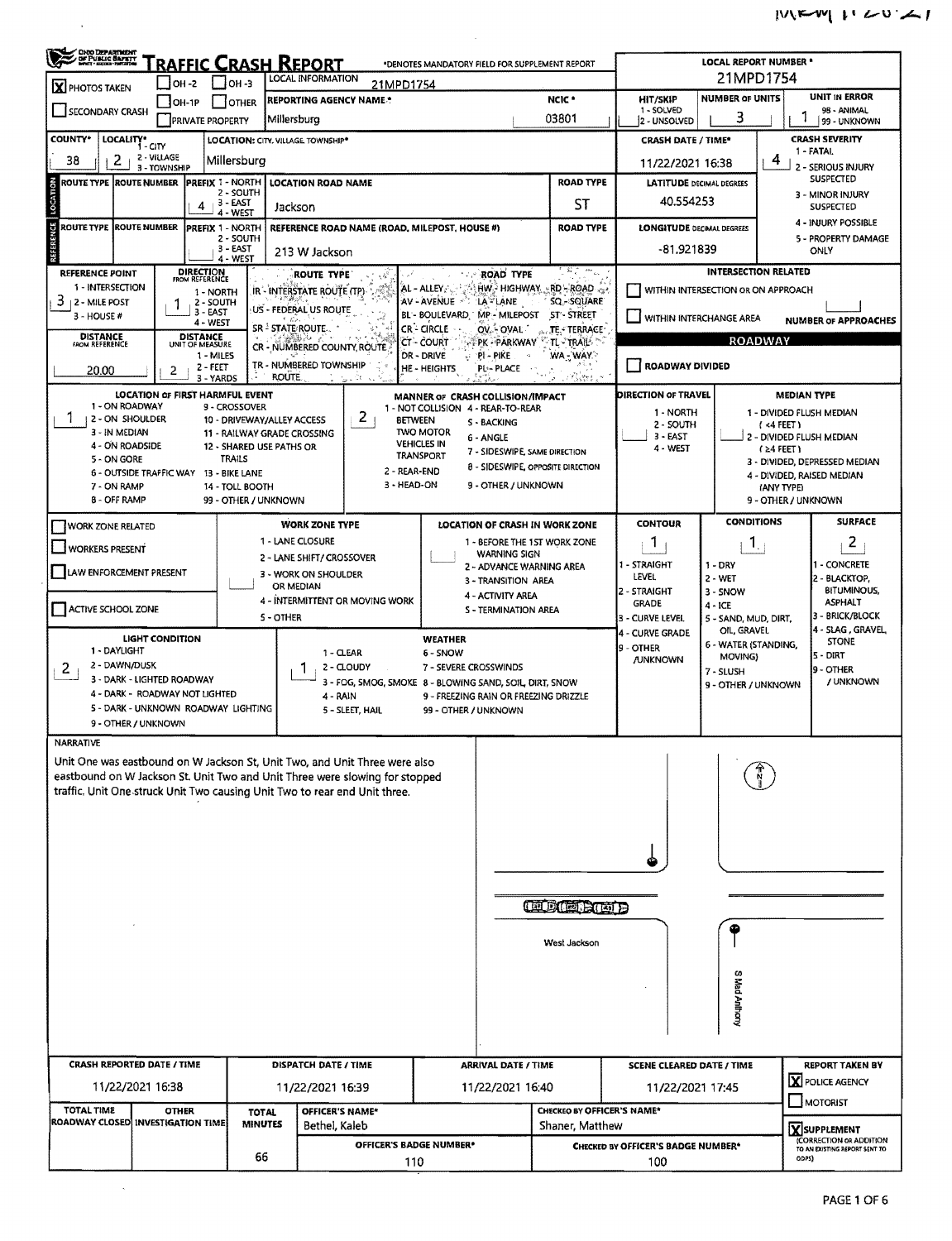|                                       | ONO DEPARTMENT<br>OF PUBLIC BAFETT                                            |                                                                                 | <b>LOCAL REPORT NUMBER</b>                                                      |                      |                                                                |                                                             |                                                          |                                                              |  |  |  |  |  |  |
|---------------------------------------|-------------------------------------------------------------------------------|---------------------------------------------------------------------------------|---------------------------------------------------------------------------------|----------------------|----------------------------------------------------------------|-------------------------------------------------------------|----------------------------------------------------------|--------------------------------------------------------------|--|--|--|--|--|--|
|                                       |                                                                               |                                                                                 |                                                                                 | 21MPD1754            |                                                                |                                                             |                                                          |                                                              |  |  |  |  |  |  |
| UNIT#                                 | OWNER NAME: LAST, FIRST, MIDDLE (C) SAME AS DRIVER)                           |                                                                                 |                                                                                 |                      |                                                                | OWNER PHONE:INCLUDE AREA CODE (C) SAME AS DRIVER)           | DAMAGE                                                   |                                                              |  |  |  |  |  |  |
|                                       | SHAMP, BLAKE, A<br>OWNER ADDRESS: STREET, CITY, STATE, ZIP! [ SAME AS DRIVER) |                                                                                 |                                                                                 |                      | 330-275-8509                                                   |                                                             | <b>DAMAGE SCALE</b><br>1 - NONE<br>3 - FUNCTIONAL DAMAGE |                                                              |  |  |  |  |  |  |
|                                       | 9400 TWP RD 79, MILLERSBURG, OH, 44654                                        |                                                                                 |                                                                                 |                      |                                                                |                                                             | 2 - MINOR DAMAGE                                         | 4 - DISABLING DAMAGE                                         |  |  |  |  |  |  |
|                                       | COMMERCIAL CARRIER: NAME, ADDRESS, CITY, STATE, ZIP                           |                                                                                 |                                                                                 |                      |                                                                | COMMERCIAL CARRIER PHONE: INCLUDE AREA CODE                 | 9 - UNKNOWN                                              |                                                              |  |  |  |  |  |  |
|                                       |                                                                               |                                                                                 |                                                                                 |                      |                                                                |                                                             | <b>DAMAGED AREA(S)</b>                                   |                                                              |  |  |  |  |  |  |
|                                       | LP STATE   LICENSE PLATE #                                                    |                                                                                 | <b>VEHICLE IDENTIFICATION #</b>                                                 |                      | <b>VEHICLE YEAR</b>                                            | <b>VEHICLE MAKE</b>                                         | INDICATE ALL THAT APPLY                                  |                                                              |  |  |  |  |  |  |
| OН                                    | <b>HVZ7452</b>                                                                |                                                                                 | 1FAHP3K2XCC155372                                                               |                      | 2012                                                           | FORD                                                        |                                                          |                                                              |  |  |  |  |  |  |
| <b>INSURANCE</b><br><b>X</b> VERIFIED | <b>INSURANCE COMPANY</b>                                                      |                                                                                 | <b>INSURANCE POLICY #</b>                                                       |                      | <b>COLOR</b>                                                   | <b>VEHICLE MODEL</b>                                        |                                                          |                                                              |  |  |  |  |  |  |
|                                       | <b>PROGRESSIVE</b><br><b>TYPE OF USE</b>                                      |                                                                                 | 953406512                                                                       |                      | <b>WHI</b><br>TOWED BY: COMPANY NAME                           | <b>FOCUS</b>                                                |                                                          |                                                              |  |  |  |  |  |  |
| <b>COMMERCIAL</b>                     | GOVERNMENT                                                                    | IN EMERGENCY                                                                    | US DOT #                                                                        |                      | <b>BULLY DAWGS TOWING</b>                                      |                                                             |                                                          |                                                              |  |  |  |  |  |  |
| <b>INTERLOCK</b>                      |                                                                               | <b>RESPONSE</b><br># OCCUPANTS                                                  | VEHICLE WEIGHT GVWR/GCWR                                                        |                      | <b>HAZARDOUS MATERIAL</b><br><b>IMATERIAL</b><br><b>CLASS#</b> | PLACARD ID#                                                 |                                                          |                                                              |  |  |  |  |  |  |
| <b>DEVICE</b><br><b>EQUIPPED</b>      | <b>HIT/SKIP UNIT</b>                                                          |                                                                                 | 1 - ≤10K LBS.<br>2 - 10,001 - 26K LBS.                                          |                      | RELEASED<br>PLACARD                                            |                                                             |                                                          |                                                              |  |  |  |  |  |  |
|                                       | 1 - PASSENGER CAR                                                             | 6 - VAN (9-15 SEATS)                                                            | 3 - > 26K LBS.<br>12 - GOLF CART                                                |                      | 18 - LIMO (LIVERY VEHICLE)                                     | 23 - PEDESTRIAN/SKATER                                      |                                                          |                                                              |  |  |  |  |  |  |
|                                       | 2 - PASSENGER VAN                                                             | 7 - MOTORCYCLE 2-WHEELED                                                        | 13 - SNOWMOBILE                                                                 |                      | 19 - BUS (16+ PASSENGERS)                                      | 24 - WHEELCHAIR (ANY TYPE)                                  |                                                          |                                                              |  |  |  |  |  |  |
|                                       | (MINIVAN)<br>UNIT TYPE 3 - SPORT UTILITY                                      | 8 - MOTORCYCLE 3-WHEELED<br>9 - AUTOCYCLE                                       | 14 - SINGLE UNIT<br><b>TRUCK</b>                                                | 20 - OTHER VEHICLE   |                                                                | 25 - OTHER NON-MOTORIST                                     |                                                          |                                                              |  |  |  |  |  |  |
|                                       | <b>VEHICLE</b>                                                                | 10 - MOPED OR MOTORIZED                                                         | 15 - SEMI-TRACTOR                                                               | 21 - HEAVY EQUIPMENT | 22 - ANIMAL WITH RIDER OR                                      | 26 - BICYCLE<br>27 - TRAIN                                  |                                                          |                                                              |  |  |  |  |  |  |
|                                       | 4 - PICK UP<br>S - CARGO VAN                                                  | <b>BICYCLE</b><br>11 - ALL TERRAIN VEHICLE                                      | 16 - FARM EQUIPMENT<br>17 - MOTORHOME                                           |                      | ANIMAL-DRAWN VEHICLE                                           | 99 - UNKNOWN OR HIT/SKIP                                    |                                                          |                                                              |  |  |  |  |  |  |
|                                       | (ATV/UTV)<br># OF TRAILING UNITS                                              |                                                                                 |                                                                                 |                      |                                                                |                                                             | 12                                                       | 12                                                           |  |  |  |  |  |  |
| VEHICLE                               | WAS VEHICLE OPERATING IN AUTONOMOUS                                           |                                                                                 |                                                                                 |                      |                                                                |                                                             |                                                          |                                                              |  |  |  |  |  |  |
|                                       | MODE WHEN CRASH OCCURRED?                                                     | 0                                                                               | 0 - NO AUTOMATION<br>1 - DRIVER ASSISTANCE                                      |                      | 3 - CONDITIONAL AUTOMATION 9 - UNKNOWN<br>4 - HIGH AUTOMATION  |                                                             |                                                          |                                                              |  |  |  |  |  |  |
| ۷                                     | 1-YES 2-NO 9-OTHER/UNKNOWN                                                    |                                                                                 | AUTONOMOUS 2 - PARTIAL AUTOMATION 5 - FULL AUTOMATION                           |                      |                                                                |                                                             |                                                          |                                                              |  |  |  |  |  |  |
|                                       |                                                                               | <b>MODE LEVEL</b>                                                               |                                                                                 |                      |                                                                |                                                             | ٥                                                        |                                                              |  |  |  |  |  |  |
|                                       | 1 - NONE<br>$2 - TAXI$                                                        | 6 - BUS - CHARTER/TOUR<br>7 - BUS - INTERCITY                                   | 11 - FIRE<br>12 - MILITARY                                                      | 16 - FARM            | 17 - MOWING                                                    | 21 - MAIL CARRIER<br>99 - OTHER / UNKNOWN                   |                                                          |                                                              |  |  |  |  |  |  |
|                                       | 3 - ELECTRONIC RIDE                                                           | <b>B - BUS - SHUTTLE</b>                                                        | 13 - POLICE                                                                     |                      | 18 - SNOW REMOVAL                                              |                                                             |                                                          |                                                              |  |  |  |  |  |  |
| <b>SPECIAL</b>                        | <b>SHARING</b><br><b>FUNCTION 4 - SCHOOL TRANSPORT</b>                        | 9 - BUS - OTHER<br>10 - AMBULANCE                                               | 14 - PUBLIC UTILITY<br>15 - CONSTRUCTION EQUIP. 20 - SAFETY SERVICE             |                      | 19 - TOWING                                                    |                                                             |                                                          |                                                              |  |  |  |  |  |  |
|                                       | <b>S - BUS - TRANSIT/COMMUTER</b>                                             |                                                                                 |                                                                                 |                      | <b>PATROL</b>                                                  |                                                             |                                                          |                                                              |  |  |  |  |  |  |
|                                       | 1 - NO CARGO BODY TYPE                                                        | 4 - LOGGING                                                                     | 7 - GRAIN/CHIPS/GRAVEL                                                          | 11 - DUMP            |                                                                | 99 - OTHER / UNKNOWN                                        |                                                          |                                                              |  |  |  |  |  |  |
| CARGO                                 | / NOT APPLICABLE<br>2 - BUS                                                   | 5 - INTERMODAL<br><b>CONTAINER CHASSIS</b>                                      | 8 - POLE<br><b>9 - CARGO TANK</b>                                               |                      | <b>12 - CONCRETE MIXER</b><br>13 - AUTO TRANSPORTER            |                                                             |                                                          | 9                                                            |  |  |  |  |  |  |
| <b>BODY</b><br><b>TYPE</b>            | 3 - VEHICLE TOWING<br>ANOTHER MOTOR VEHICLE                                   | <b>6 - CARGOVAN</b><br>/ENCLOSED BOX                                            | 10 - FLAT BED                                                                   |                      | 14 - GARBAGE/REFUSE                                            |                                                             |                                                          | 9<br>- 3                                                     |  |  |  |  |  |  |
|                                       | 1 - TURN SIGNALS                                                              | 4 - BRAKES                                                                      | 7 - WORN OR SLICK TIRES                                                         |                      | 9 - MOTOR TROUBLE                                              | 99 - OTHER / UNKNOWN                                        |                                                          |                                                              |  |  |  |  |  |  |
| <b>VEHICLE</b>                        | 2 - HEAD LAMPS                                                                | <b>S-STEERING</b>                                                               | <b>B - TRAILER EQUIPMENT</b>                                                    |                      | 10 - DISABLED FROM PRIOR                                       |                                                             |                                                          |                                                              |  |  |  |  |  |  |
| <b>DEFECTS</b>                        | 3 - TAIL LAMPS                                                                | <b>6 - TIRE BLOWOUT</b>                                                         | <b>DEFECTIVE</b>                                                                |                      | <b>ACCIDENT</b>                                                |                                                             | $\Box$ - NO DAMAGE [ 0 ]                                 | <b>___ UNDERCARRIAGE</b> [ 14 ]                              |  |  |  |  |  |  |
|                                       | 1 - INTERSECTION -                                                            | 4 - MIDBLOCK -                                                                  | 7 - SHOULDER/ROADSIDE                                                           |                      | 10 - DRIVEWAY ACCESS                                           | 99 - OTHER / UNKNOWN                                        |                                                          |                                                              |  |  |  |  |  |  |
|                                       | <b>MARKED CROSSWALK</b><br>NON-MOTORIST 2 - INTERSECTION -                    | MARKED CROSSWALK<br>S - TRAVEL LANE -                                           | <b>B - SIDEWALK</b>                                                             |                      | 11 - SHARED USE PATHS<br>OR TRAILS                             |                                                             | $\Box$ -TOP[13]                                          | $\Box$ - all areas [15]                                      |  |  |  |  |  |  |
| LOCATION<br>AT IMPACT                 | <b>UNMARKED CROSSWALK</b>                                                     | <b>OTHER LOCATION</b>                                                           | 9 - MEDIAN/CROSSING<br><b>ISLAND</b>                                            |                      | 12 - FIRST RESPONDER<br>AT INCIDENT SCENE                      |                                                             |                                                          | $\Box$ - UNIT NOT AT SCENE [ 16 ]                            |  |  |  |  |  |  |
|                                       | 3 - INTERSECTION - OTHER<br>1 - NON-CONTACT                                   | 6 - 8ICYCLE LANE<br>1 - STRAIGHT AHEAD                                          | 9 - LEAVING TRAFFIC                                                             |                      | 15 - WALKING, RUNNING,                                         | 21 - STANDING OUTSIDE                                       |                                                          | <b>INITIAL POINT OF CONTACT</b>                              |  |  |  |  |  |  |
|                                       | 2 - NON-COLLISION                                                             | 2 - BACKING                                                                     | LANE                                                                            |                      | JOGGING, PLAYING                                               | DISABLED VEHICLE<br>99 - OTHER / UNKNOWN                    | 0 - NO DAMAGE                                            | <b>14 - UNDERCARRIAGE</b>                                    |  |  |  |  |  |  |
| 3                                     | 3 - STRIKING                                                                  | 3 - CHANGING LANES<br>4 - OVERTAKING/PASSING                                    | 10 - PARKED<br>11 - SLOWING OR STOPPED                                          |                      | 16 - WORKING<br>17 - PUSHING VEHICLE                           |                                                             | 12.                                                      | 1-12 - REFER TO UNIT 15 - VEHICLE NOT AT SCENE               |  |  |  |  |  |  |
| <b>ACTION</b>                         | 4 - STRUCK                                                                    | PRE-CRASH 5 - MAKING RIGHT TURN<br><b>ACTIONS 6 - MAKING LEFT TURN</b>          | IN TRAFFIC<br>12 - DRIVERLESS                                                   |                      | 18 - APPROACHING OR<br>LEAVING VEHICLE                         |                                                             | DIAGRAM                                                  | 99 - UNKNOWN                                                 |  |  |  |  |  |  |
|                                       | 5 BOTH STRIKING<br><b>&amp; STRUCK</b>                                        | 7 - MAKING U-TURN                                                               | 13 - NEGOTIATING A CURVE                                                        |                      | 19 - STANDING                                                  |                                                             | 13 - TOP                                                 |                                                              |  |  |  |  |  |  |
|                                       | 9 - OTHER / UNKNOWN                                                           | 8 - ENTERING TRAFFIC<br><b>LANE</b>                                             | 14 - ENTERING OR CROSSING 20 - OTHER NON-MOTORIST<br>SPECIFIED LOCATION         |                      |                                                                |                                                             |                                                          | TRAFFIC                                                      |  |  |  |  |  |  |
|                                       | 1 - NONE<br>2 - FAILURE TO YIELD                                              | /ACDA                                                                           | B - FOLLOWING TOO CLOSE 13 - IMPROPER START FROM<br>A PARKED POSITION           |                      | 18 - OPERATING DEFECTIVE<br>EQUIPMENT                          | 23 - OPENING DOOR INTO<br>ROADWAY                           | TRAFFICWAY FLOW                                          | TRAFFIC CONTROL                                              |  |  |  |  |  |  |
|                                       | 3 - RAN RED LIGHT                                                             | 9 - IMPROPER LANE                                                               | 14 - STOPPED OR PARKED                                                          |                      | 19 - LOAD SHIFTING                                             | 99 - OTHER IMPROPER                                         | 1 - ONE-WAY<br>2 - TWO-WAY                               | 1 - ROUNDABOUT 4 - STOP SIGN<br>2 - SIGNAL<br>5 - YIELD SIGN |  |  |  |  |  |  |
| 8                                     | 4 - RAN STOP SIGN<br>5 - UNSAFE SPEED                                         | CHANGE<br>10 - IMPROPER PASSING                                                 | <b>ILLEGALLY</b><br>15 - SWERVING TO AVOID                                      |                      | /FALUNG/SPILLING<br>20 - IMPROPER CROSSING                     | <b>ACTION</b>                                               | 2                                                        | 6<br>3 - FLASHER<br><b>6 - NO CONTROL</b>                    |  |  |  |  |  |  |
|                                       | CONTRIBUTING 6 - IMPROPER TURN<br>CIRCUMSTANCES 7 - LEFT OF CENTER            | 11 - DROVE OFF ROAD<br>12 - IMPROPER BACKING                                    | 16 - WRONG WAY<br>17 - VISION OBSTRUCTION                                       |                      | 21 - LYING IN ROADWAY<br>22 - NOT DISCERNIBLE                  |                                                             | # OF THROUGH LANES                                       | <b>RAIL GRADE CROSSING</b>                                   |  |  |  |  |  |  |
| ×                                     |                                                                               |                                                                                 |                                                                                 |                      |                                                                |                                                             | ON ROAD                                                  | 1 - NOT INVLOVED                                             |  |  |  |  |  |  |
| ш                                     | <b>SEQUENCE OF EVENTS</b>                                                     |                                                                                 |                                                                                 |                      |                                                                |                                                             | 2                                                        | 2 INVOLVED ACTIVE CROSSING                                   |  |  |  |  |  |  |
| 20                                    | فأوالهم والانتهار ويقف والرواسية<br>1 - OVERTURN/ROLLOVER                     | والانتقالات المعصولة والورود وركضت والمتحدد ومستقيدة<br>7 - SEPARATION OF UNITS | ---------EVENTS---<br>12 - DOWNHILL RUNAWAY                                     |                      | 19 - ANIMAL - OTHER                                            | aas samen vallas mansa Territori<br>23 - STRUCK BY FALLING, |                                                          | 3 - INVOLVED-PASSIVE CROSSING                                |  |  |  |  |  |  |
|                                       | 2 - FIRE/EXPLOSION<br>3 - IMMERSION                                           | <b>B - RAN OFF ROAD RIGHT</b><br>9 - RAN OFF ROAD LEFT                          | 13 - OTHER NON-COLLISION<br>14 - PEDESTRIAN                                     |                      | 20 - MOTOR VEHICLE IN<br>TRANSPORT                             | SHIFTING CARGO OR<br>ANYTHING SET IN                        |                                                          | UNIT / NON-MOTORIST DIRECTION                                |  |  |  |  |  |  |
|                                       | 4 - JACXXNIFE<br>5 - CARGO / EQUIPMENT                                        | 10 - CROSS MEDIAN<br>11 - CROSS CENTERLINE -                                    | 15 - PEDALCYCLE<br>16 - RAILWAY VEHICLE                                         |                      | 21 - PARKED MOTOR<br>VEHICLE                                   | MOTION BY A MOTOR<br><b>VEHICLE</b>                         |                                                          | 1 - NORTH<br>5 - NORTHEAST                                   |  |  |  |  |  |  |
|                                       | LOSS OR SHIFT                                                                 | <b>OPPOSITE DIRECTION</b><br>OF TRAVEL                                          | 17 - ANIMAL - FARM                                                              |                      | 22 - WORK ZONE                                                 | 24 - OTHER MOVABLE<br>OBJECT                                |                                                          | 2 - SOUTH<br>6 - NORTHWEST<br>3 - EAST<br>7 - SOUTHLAST      |  |  |  |  |  |  |
| з                                     | 6 - EQUIPMENT FAILURE                                                         |                                                                                 | 18 - ANIMAL - DEER                                                              |                      | <b>MAINTENANCE</b><br>EQUIPMENT                                |                                                             | <b>FROM</b><br>TO I                                      | ಾ<br>4 - WEST<br>8 - SOUTHWEST                               |  |  |  |  |  |  |
|                                       | 25 - IMPACT ATTENUATOR 31 - GUARDRAIL END                                     |                                                                                 | ALLEL AND THE COLLISION WITH FIXED OBJECT - STRUCK -<br>3B - OVERHEAD SIGN POST |                      | 45 - EMBANKMENT                                                | a Ba<br>52 - BUILDING                                       |                                                          | 9 - OTHER / UNKNOWN                                          |  |  |  |  |  |  |
|                                       | / CRASH CUSHION<br>26 - BRIDGE OVERHEAD                                       | 32 - PORTABLE BARRIER<br>33 - MEDIAN CABLE BARRIER                              | 39 - LIGHT / LUMINARIES<br><b>SUPPORT</b>                                       | <b>46 - FENCE</b>    | 47 - MAILBOX                                                   | 53 - TUNNEL<br>54 - OTHER FIXED                             | UNIT SPEED                                               | DETECTED SPEED                                               |  |  |  |  |  |  |
|                                       | <b>STRUCTURE</b>                                                              | 34 - MEDIAN GUARDRAIL                                                           | 40 - UTILITY POLE                                                               | 4B - TREE            | 49 - FIRE HYDRANT                                              | OBJECT<br>99 - OTHER / UNKNOWN                              |                                                          | 1 - STATED / ESTIMATED SPEED                                 |  |  |  |  |  |  |
|                                       | 27 - BRIDGE PIER OR<br>ABUTMENT                                               | <b>BARRIER</b><br>35 - MEDIAN CONCRETE                                          | 41 - OTHER POST, POLE<br>OR SUPPORT                                             |                      | 50 - WORK ZONE<br><b>MAINTENANCE</b>                           |                                                             | 25                                                       |                                                              |  |  |  |  |  |  |
|                                       | 28 - BRIDGE PARAPET<br>29 - BRIDGE RAIL                                       | <b>BARRIER</b><br>36 - MEDIAN OTHER BARRIER 43 - CURB                           | 42 - CULVERT                                                                    |                      | EQUIPMENT                                                      |                                                             | <b>POSTED SPEED</b>                                      | 2 - CALCULATED / EDR                                         |  |  |  |  |  |  |
|                                       | 30 - GUARDRAIL FACE                                                           | 37 - TRAFFIC SIGN POST                                                          | 44 - DITCH                                                                      | 51 - WALL            |                                                                |                                                             |                                                          | 3 - UNDETERMINED                                             |  |  |  |  |  |  |
|                                       | <b>FIRST HARMFUL EVENT</b>                                                    |                                                                                 | MOST HARMFUL EVENT                                                              |                      |                                                                |                                                             | 25                                                       |                                                              |  |  |  |  |  |  |

 $\sim$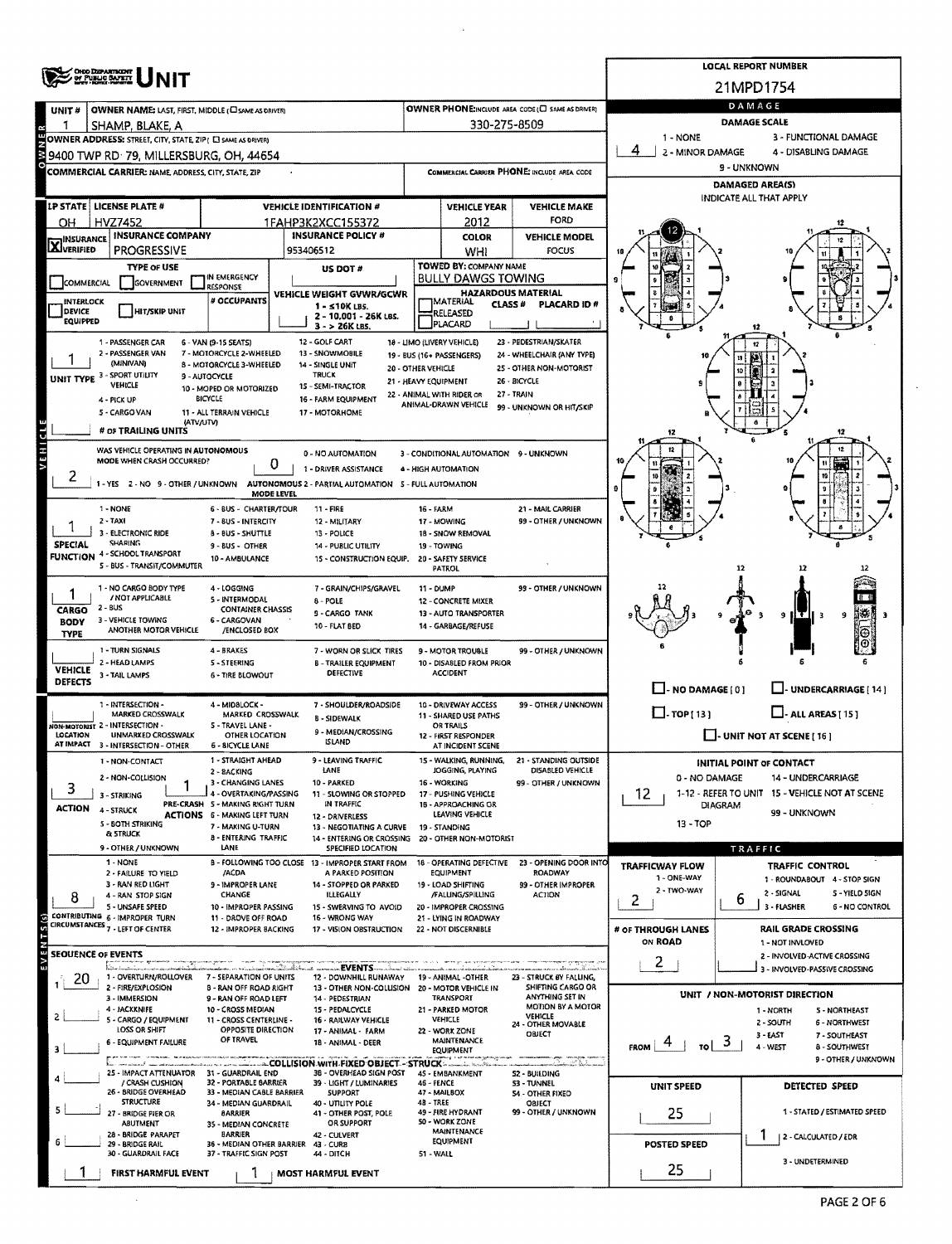|                             | <b>SPACE UNIT</b>                                                                                      |                                                           | <b>LOCAL REPORT NUMBER</b>                                                                    |                               |                                                     |                                                          |                                                                       |                                                               |  |  |  |  |  |  |
|-----------------------------|--------------------------------------------------------------------------------------------------------|-----------------------------------------------------------|-----------------------------------------------------------------------------------------------|-------------------------------|-----------------------------------------------------|----------------------------------------------------------|-----------------------------------------------------------------------|---------------------------------------------------------------|--|--|--|--|--|--|
|                             |                                                                                                        |                                                           |                                                                                               |                               |                                                     |                                                          |                                                                       | 21MPD1754                                                     |  |  |  |  |  |  |
| UNIT#                       | OWNER NAME: LAST, FIRST, MIDDLE (C) SAME AS DRIVER)                                                    |                                                           |                                                                                               |                               |                                                     | OWNER PHONE:INCLUDE AREA CODE (E SAME AS DRIVER)         |                                                                       | DAMAGE                                                        |  |  |  |  |  |  |
| 2                           | SMITH, JENNIFER                                                                                        |                                                           |                                                                                               |                               | 330-231-2939                                        |                                                          | 1 - NONE                                                              | <b>DAMAGE SCALE</b><br>3 - FUNCTIONAL DAMAGE                  |  |  |  |  |  |  |
|                             | OWNER ADDRESS: STREET, CITY, STATE, ZIP ( C SAME AS DRIVER)<br>271 N MONROE ST, MILLERSBURG, OH, 44654 |                                                           |                                                                                               |                               |                                                     |                                                          | 2<br>2 - MINOR DAMAGE<br>4 - DISABLING DAMAGE                         |                                                               |  |  |  |  |  |  |
|                             | COMMERCIAL CARRIER: NAME, ADDRESS, CITY, STATE, ZIP                                                    |                                                           |                                                                                               |                               |                                                     | COMMERCIAL CARRIER PHONE: INCLUDE AREA CODE              |                                                                       | 9 - UNKNOWN                                                   |  |  |  |  |  |  |
|                             |                                                                                                        |                                                           |                                                                                               |                               |                                                     |                                                          |                                                                       | <b>DAMAGED AREA(S)</b>                                        |  |  |  |  |  |  |
|                             | LP STATE   LICENSE PLATE #                                                                             |                                                           | <b>VEHICLE IDENTIFICATION #</b>                                                               |                               | <b>VEHICLE YEAR</b>                                 | <b>VEHICLE MAKE</b>                                      | INDICATE ALL THAT APPLY                                               |                                                               |  |  |  |  |  |  |
| ОН                          | JAQ7410                                                                                                |                                                           | 4T1BF1FK4GU264598                                                                             |                               | 2016                                                | <b>TOYOTA</b>                                            |                                                                       |                                                               |  |  |  |  |  |  |
| <b>X</b> INSURANCE          | <b>INSURANCE COMPANY</b>                                                                               |                                                           | <b>INSURANCE POLICY #</b>                                                                     | COLOR<br><b>VEHICLE MODEL</b> |                                                     |                                                          |                                                                       |                                                               |  |  |  |  |  |  |
|                             | <b>PROGRESSIVE</b>                                                                                     |                                                           | 952897676                                                                                     |                               | WHI                                                 | <b>CAMRY</b>                                             |                                                                       |                                                               |  |  |  |  |  |  |
|                             | <b>TYPE OF USE</b>                                                                                     | IN EMERGENCY                                              | US DOT #                                                                                      |                               | TOWED BY: COMPANY NAME<br><b>BULLY DAWGS TOWING</b> |                                                          |                                                                       |                                                               |  |  |  |  |  |  |
| COMMERCIAL                  | GOVERNMENT                                                                                             | <b>RESPONSE</b><br># OCCUPANTS                            | VEHICLE WEIGHT GVWR/GCWR                                                                      |                               | <b>HAZARDOUS MATERIAL</b>                           |                                                          |                                                                       |                                                               |  |  |  |  |  |  |
| INTERLOCK<br><b>DEVICE</b>  | HIT/SKIP UNIT                                                                                          |                                                           | 1 - ≤10K LBS.<br>2 - 10.001 - 26K LBS.                                                        |                               | <b>MATERIAL</b><br>CLASS <sup>#</sup><br>RELEASED   | PLACARD ID#                                              |                                                                       |                                                               |  |  |  |  |  |  |
| EQUIPPED                    |                                                                                                        |                                                           | $3 - 26K$ LBS.                                                                                |                               | PLACARD                                             |                                                          |                                                                       |                                                               |  |  |  |  |  |  |
|                             | 1 - PASSENGER CAR<br>2 - PASSENGER VAN                                                                 | 6 - VAN (9-15 SEATS)<br>7 - MOTORCYCLE 2-WHEELED          | 12 - GOLF CART<br>13 - SNOWMOBILE                                                             |                               | 18 - LIMO (LIVERY VEHICLE)                          | 23 - PEDESTRIAN/SKATER                                   |                                                                       |                                                               |  |  |  |  |  |  |
|                             | (MINIVAN)                                                                                              | 8 - MOTORCYCLE 3-WHEELED                                  | 14 - SINGLE UNIT                                                                              | 20 - OTHER VEHICLE            | 19 - BUS (16+ PASSENGERS)                           | 24 - WHEELCHAIR (ANY TYPE)<br>2S - OTHER NON-MOTORIST    |                                                                       |                                                               |  |  |  |  |  |  |
|                             | UNIT TYPE 3 - SPORT UTILITY<br><b>VEHICLE</b>                                                          | 9 - AUTOCYCLE<br>10 - MOPED OR MOTORIZED                  | <b>TRUCK</b><br>15 - SEMI-TRACTOR                                                             | 21 - HEAVY EQUIPMENT          |                                                     | 26 - BICYCLE                                             |                                                                       |                                                               |  |  |  |  |  |  |
|                             | 4 - PICK UP                                                                                            | <b>BICYCLE</b>                                            | 16 - FARM EQUIPMENT                                                                           |                               | 22 - ANIMAL WITH RIDER OR<br>ANIMAL-DRAWN VEHICLE   | 27 - TRAIN<br>99 - UNKNOWN OR HIT/SKIP                   |                                                                       |                                                               |  |  |  |  |  |  |
|                             | S - CARGO VAN<br>(ATV/UTV)                                                                             | 11 - ALL TERRAIN VEHICLE                                  | 17 - MOTORHOME                                                                                |                               |                                                     |                                                          |                                                                       |                                                               |  |  |  |  |  |  |
|                             | # OF TRAILING UNITS                                                                                    |                                                           |                                                                                               |                               |                                                     |                                                          |                                                                       |                                                               |  |  |  |  |  |  |
| <b>AEHICTE</b>              | WAS VEHICLE OPERATING IN AUTONOMOUS<br>MODE WHEN CRASH OCCURRED?                                       |                                                           | 0 - NO AUTOMATION                                                                             |                               | 3 - CONDITIONAL AUTOMATION 9 - UNKNOWN              |                                                          |                                                                       | 12                                                            |  |  |  |  |  |  |
| 2                           |                                                                                                        | 0                                                         | 1 - DRIVER ASSISTANCE                                                                         |                               | 4 - HIGH AUTOMATION                                 |                                                          |                                                                       | 11<br>殰<br>10                                                 |  |  |  |  |  |  |
|                             | -YES 2-NO 9-OTHER/UNKNOWN                                                                              | MODE LEVEL                                                | AUTONOMOUS 2 - PARTIAL AUTOMATION 5 - FULL AUTOMATION                                         |                               |                                                     |                                                          | $\mathbf{a}$                                                          |                                                               |  |  |  |  |  |  |
|                             | 1 - NONE                                                                                               | 6 - 8US - CHARTER/TOUR                                    | 11 - FIRE                                                                                     | 16 - FARM                     |                                                     | 21 - MAIL CARRIER                                        |                                                                       |                                                               |  |  |  |  |  |  |
|                             | $2 - TAX1$<br>3 - ELECTRONIC RIDE                                                                      | 7 - BUS - INTERCITY<br><b>B - BUS - SHUTTLE</b>           | 12 - MILITARY<br>13 - POLICE                                                                  |                               | 17 - MOWING<br>18 - SNOW REMOVAL                    | 99 - OTHER / UNKNOWN                                     |                                                                       |                                                               |  |  |  |  |  |  |
| <b>SPECIAL</b>              | <b>SHARING</b>                                                                                         | 9 - BUS - OTHER                                           | 14 - PUBLIC UTILITY                                                                           |                               | 19 - TOWING                                         |                                                          |                                                                       |                                                               |  |  |  |  |  |  |
|                             | <b>FUNCTION 4 - SCHOOL TRANSPORT</b><br>5 - BUS - TRANSIT/COMMUTER                                     | 10 - AMBULANCE                                            | 15 - CONSTRUCTION EQUIP.                                                                      |                               | 20 - SAFETY SERVICE<br>PATROL                       |                                                          |                                                                       | 12                                                            |  |  |  |  |  |  |
|                             | 1 - NO CARGO BODY TYPE                                                                                 | 4 - LOGGING                                               | 7 - GRAIN/CHIPS/GRAVEL                                                                        | 11 - DUMP                     |                                                     | 99 - OTHER / UNKNOWN                                     |                                                                       |                                                               |  |  |  |  |  |  |
|                             | / NOT APPLICABLE                                                                                       | S - INTERMODAL                                            | B - POLE                                                                                      |                               | 12 - CONCRETE MIXER                                 |                                                          |                                                                       |                                                               |  |  |  |  |  |  |
| <b>CARGO</b><br><b>BODY</b> | 2 - BUS<br>3 - VEHICLE TOWING                                                                          | <b>CONTAINER CHASSIS</b><br>6 - CARGOVAN                  | 9 - CARGO TANK                                                                                |                               | 13 - AUTO TRANSPORTER                               |                                                          |                                                                       | 9                                                             |  |  |  |  |  |  |
| <b>TYPE</b>                 | ANOTHER MOTOR VEHICLE                                                                                  | /ENCLOSED BOX                                             | <b>10 - FLAT BED</b>                                                                          |                               | 14 - GARBAGE/REFUSE                                 |                                                          |                                                                       |                                                               |  |  |  |  |  |  |
|                             | 1 - TURN SIGNALS<br>2 - HEAD LAMPS                                                                     | 4 - BRAKES                                                | 7 - WORN OR SLICK TIRES                                                                       |                               | 9 - MOTOR TROUBLE                                   | 99 - OTHER / UNKNOWN                                     |                                                                       |                                                               |  |  |  |  |  |  |
| <b>VEHICLE</b>              | 3 - TAIL LAMPS                                                                                         | <b>5 - STEERING</b><br><b>6 - TIRE BLOWOUT</b>            | <b>8 - TRAILER EQUIPMENT</b><br>DEFECTIVE                                                     |                               | 10 - DISABLED FROM PRIOR<br><b>ACCIDENT</b>         |                                                          |                                                                       |                                                               |  |  |  |  |  |  |
| <b>DEFECTS</b>              |                                                                                                        |                                                           |                                                                                               |                               |                                                     |                                                          | $\Box$ - NO DAMAGE [0]                                                | L. UNDERCARRIAGE [ 14 ]                                       |  |  |  |  |  |  |
|                             | 1 - INTERSECTION -<br>MARKED CROSSWALK                                                                 | 4 - MIDBLOCK -<br>MARKED CROSSWALK                        | 7 - SHOULDER/ROADSIDE                                                                         |                               | 10 - DRIVEWAY ACCESS<br>11 - SHARED USE PATHS       | 99 - OTHER / UNKNOWN                                     | $\Box$ -TOP(13)                                                       | $\Box$ - ALL AREAS [ 15 ]                                     |  |  |  |  |  |  |
| NON-<br>MOTORIST            | 2 - INTERSECTION -<br>UNMARKED CROSSWALK                                                               | S - TRAVEL LANE -<br>OTHER LOCATION                       | <b>B - SIDEWALK</b><br>9 - MEDIAN/CROSSING                                                    |                               | OR TRAILS                                           |                                                          | $\Box$ - UNIT NOT AT SCENE [ 16 ]                                     |                                                               |  |  |  |  |  |  |
| LOCATION                    | 3 - INTERSECTION - OTHER                                                                               | 6 - BICYCLE LANE                                          | ISLAND                                                                                        |                               | 12 - FIRST RESPONDER<br>AT INCIDENT SCENE           |                                                          |                                                                       |                                                               |  |  |  |  |  |  |
|                             | 1 - NON-CONTACT                                                                                        | 1 - STRAIGHT AHEAD                                        | 9 - LEAVING TRAFFIC<br>LANE                                                                   |                               | 15 - WALKING, RUNNING,<br>JOGGING, PLAYING          | 21 - STANDING OUTSIDE<br>DISABLED VEHICLE                |                                                                       | <b>INITIAL POINT OF CONTACT</b>                               |  |  |  |  |  |  |
| 5                           | 2 - NON-COLLISION                                                                                      | 2 - BACKING<br>3 - CHANGING LANES                         | 10 - PARKED                                                                                   |                               | 16 - WORKING                                        | 99 - OTHER / UNKNOWN                                     | 0 - NO DAMAGE                                                         | 14 - UNDERCARRIAGE                                            |  |  |  |  |  |  |
|                             | 3 - STRIKING                                                                                           | 4 - OVERTAKING/PASSING<br>PRE-CRASH S - MAKING RIGHT TURN | 11 - SLOWING OR STOPPED<br>IN TRAFFIC                                                         |                               | 17 - PUSHING VEHICLE<br>1B - APPROACHING OR         |                                                          | 1-12 - REFER TO UNIT 15 - VEHICLE NOT AT SCENE<br>6<br><b>DIAGRAM</b> |                                                               |  |  |  |  |  |  |
| <b>ACTION</b>               | 4 - STRUCK<br>5 - BOTH STRIKING                                                                        | <b>ACTIONS 6 - MAKING LEFT TURN</b>                       | 12 - DRIVERLESS                                                                               |                               | LEAVING VEHICLE                                     |                                                          | $13 - TOP$                                                            | 99 - UNKNOWN                                                  |  |  |  |  |  |  |
|                             | & STRUCK                                                                                               | 7 - MAKING U-TURN<br><b>8 - ENTERING TRAFFIC</b>          | 13 - NEGOTIATING A CURVE<br>14 - ENTERING OR CROSSING                                         |                               | 19 - STANDING<br>20 - OTHER NON-MOTORIST            |                                                          |                                                                       |                                                               |  |  |  |  |  |  |
|                             | 9 - OTHER / UNKNOWN                                                                                    | LANE                                                      | SPECIFIED LOCATION                                                                            |                               |                                                     |                                                          |                                                                       | TRAFFIC                                                       |  |  |  |  |  |  |
|                             | 1 - NONE<br>2 - FAILURE TO YIELD                                                                       | /ACDA                                                     | 8 - FOLLOWING TOO CLOSE 13 - IMPROPER START FROM<br>A PARKED POSITION                         |                               | 18 - OPERATING DEFECTIVE<br>EQUIPMENT               | 23 - OPENING DOOR INTO<br>ROADWAY                        | <b>TRAFFICWAY FLOW</b><br>1 - ONE-WAY                                 | <b>TRAFFIC CONTROL</b><br>1 - ROUNDABOUT 4 - STOP SIGN        |  |  |  |  |  |  |
|                             | 3 - RAN RED LIGHT<br>4 - RAN STOP SIGN                                                                 | 9 - IMPROPER LANE<br>CHANGE                               | 14 - STOPPED OR PARKED<br>ILLEGALLY                                                           |                               | 19 - LOAD SHIFTING<br>/FALLING/SPILLING             | 99 - OTHER IMPROPER<br><b>ACTION</b>                     | 2 - TWO-WAY                                                           | 2 - SIGNAL<br>S - YIELD SIGN                                  |  |  |  |  |  |  |
|                             | 5 - UNSAFE SPEED                                                                                       | 10 - IMPROPER PASSING                                     | 15 - SWERVING TO AVOID                                                                        |                               | 20 - IMPROPER CROSSING                              |                                                          | $\mathbf{2}$                                                          | 6<br>3 - FLASHER<br><b>6 - NO CONTROL</b>                     |  |  |  |  |  |  |
|                             | CONTRIBUTING 6 - IMPROPER TURN<br>CONTRIBUTING 6 - IMPROPER TURN                                       | 11 - DROVE OFF ROAD<br>12 - IMPROPER BACKING              | 16 - WRONG WAY<br>17 - VISION OBSTRUCTION                                                     |                               | 21 - LYING IN ROADWAY<br>22 - NOT DISCERNIBLE       |                                                          | # OF THROUGH LANES                                                    | <b>RAIL GRADE CROSSING</b>                                    |  |  |  |  |  |  |
|                             |                                                                                                        |                                                           |                                                                                               |                               |                                                     |                                                          | ON ROAD                                                               | 1 - NOT INVLOVED                                              |  |  |  |  |  |  |
| <b>SEOUENCE OF EVENTS</b>   |                                                                                                        |                                                           |                                                                                               |                               |                                                     |                                                          | 2                                                                     | 2 - INVOLVED-ACTIVE CROSSING<br>3 - INVOLVED-PASSIVE CROSSING |  |  |  |  |  |  |
| 20                          | 1 - OVERTURN/ROLLOVER<br>2 - FIRE/EXPLOSION                                                            | 7 - SEPARATION OF UNITS<br>8 - RAN OFF ROAD RIGHT         | 12 - DOWNHILL RUNAWAY<br>13 - OTHER NON-COLLISION 20 - MOTOR VEHICLE IN                       |                               | 19 - ANIMAL -OTHER                                  | 23 - STRUCK BY FALLING,<br>SHIFTING CARGO OR             |                                                                       |                                                               |  |  |  |  |  |  |
|                             | 3 - IMMERSION                                                                                          | 9 - RAN OFF ROAD LEFT                                     | 14 - PEDESTRIAN                                                                               |                               | TRANSPORT                                           | ANYTHING SET IN<br>MOTION BY A MOTOR                     |                                                                       | UNIT / NON-MOTORIST DIRECTION                                 |  |  |  |  |  |  |
|                             | 4 - JACKKNIFE<br>5 - CARGO / EQUIPMENT                                                                 | 10 - CROSS MEDIAN<br>11 - CROSS CENTERLINE -              | 1S - PEDALCYCLE<br>16 - RAILWAY VEHICLE                                                       |                               | 21 - PARKED MOTOR<br>VEHICLE                        | VEHICLE<br>24 - OTHER MOVABLE                            |                                                                       | 1 - NORTH<br>S - NORTHEAST<br>2 - SOUTH<br>6 - NORTHWEST      |  |  |  |  |  |  |
|                             | LOSS OR SHIFT<br>6 - EQUIPMENT FAILURE                                                                 | OPPOSITE DIRECTION<br>OF TRAVEL                           | 17 - ANIMAL - FARM<br>18 - ANIMAL - DEER                                                      |                               | 22 - WORK ZONE<br>MAINTENANCE                       | OBJECT                                                   |                                                                       | 3-EAST<br>7 - SOUTHEAST                                       |  |  |  |  |  |  |
| з                           | crimer many or group at a morter crimerant                                                             |                                                           |                                                                                               |                               | <b>EQUIPMENT</b>                                    | a langunggunaan                                          | FROM $\frac{4}{10}$ to $\frac{3}{10}$                                 | 4 - WEST<br><b>8 - SOUTHWEST</b><br>9 - OTHER / UNKNOWN       |  |  |  |  |  |  |
|                             | 25 - IMPACT ATTENUATOR 31 - GUARDRAIL END                                                              |                                                           | <b>EXAMPLE 2012 COLLISION WITH FIXED OBJECT - STRUCK COLLISION</b><br>38 - OVERHEAD SIGN POST |                               | 45 - EMBANKMENT                                     | the continuation of the continue of the<br>52 - BUILDING |                                                                       |                                                               |  |  |  |  |  |  |
|                             | / CRASH CUSHION<br>26 - BRIDGE OVERHEAD                                                                | 32 - PORTABLE BARRIER<br>33 - MEDIAN CABLE BARRIER        | 39 - LIGHT / LUMINARIES<br><b>SUPPORT</b>                                                     | 46 - FENCE<br>47 - MAILBOX    |                                                     | 53 - TUNNEL<br>54 - OTHER FIXED                          | UNIT SPEED                                                            | DETECTED SPEED                                                |  |  |  |  |  |  |
|                             | <b>STRUCTURE</b><br>27 - BRIDGE PIER OR                                                                | 34 - MEDIAN GUARDRAIL<br><b>BARRIER</b>                   | 40 - UTILITY POLE<br>41 - OTHER POST, POLE                                                    | 48 - TREE                     | 49 - FIRE HYDRANT                                   | OBJECT<br>99 - OTHER / UNKNOWN                           | 25                                                                    | 1 - STATED / ESTIMATED SPEED                                  |  |  |  |  |  |  |
|                             | ABUTMENT                                                                                               | 35 - MEDIAN CONCRETE                                      | OR SUPPORT                                                                                    |                               | 50 - WORK ZONE<br><b>MAINTENANCE</b>                |                                                          |                                                                       |                                                               |  |  |  |  |  |  |
|                             | 28 - 8RIDGE PARAPET<br>29 - BRIDGE RAIL                                                                | BARRIER<br>36 - MEDIAN OTHER BARRIER 43 - CURB            | 42 - CULVERT                                                                                  |                               | <b>EQUIPMENT</b>                                    | 2 - CALCULATED / EDR                                     |                                                                       |                                                               |  |  |  |  |  |  |
|                             | 30 - GUARDRAIL FACE                                                                                    | 37 - TRAFFIC SIGN POST                                    | 44 - DITCH                                                                                    | 51 - WALL                     |                                                     |                                                          |                                                                       | 3 - UNDETERMINED                                              |  |  |  |  |  |  |
|                             | FIRST HARMFUL EVENT                                                                                    |                                                           | <b>MOST HARMFUL EVENT</b>                                                                     |                               |                                                     |                                                          | 25                                                                    |                                                               |  |  |  |  |  |  |

 $\bar{\star}$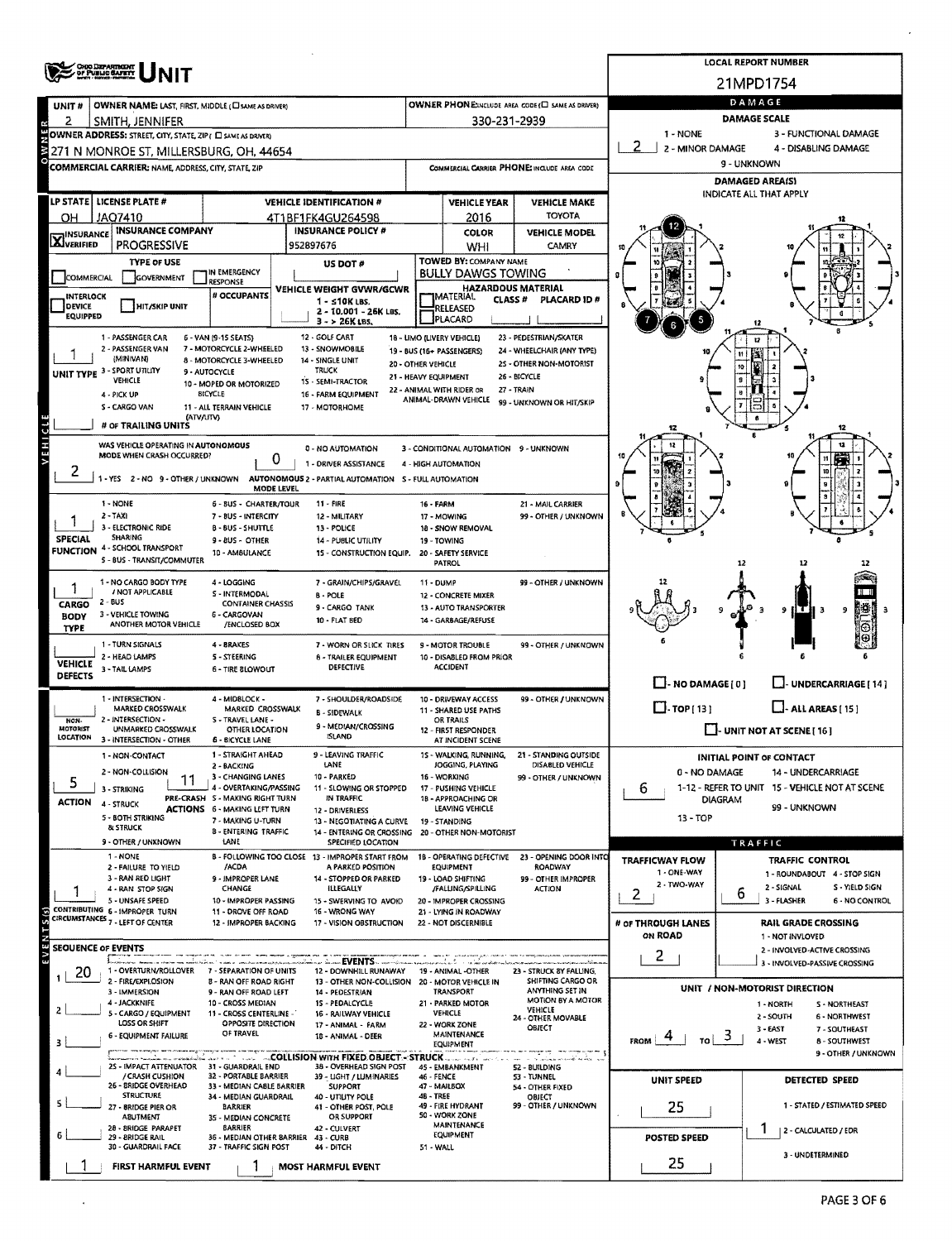|                              | ORO DEPARTMENT                                                     |                                                          |                                                                                          |                                                    |                                                         |                                                     |                                                       |                      | LOCAL REPORT NUMBER                                                  |  |  |  |  |  |  |
|------------------------------|--------------------------------------------------------------------|----------------------------------------------------------|------------------------------------------------------------------------------------------|----------------------------------------------------|---------------------------------------------------------|-----------------------------------------------------|-------------------------------------------------------|----------------------|----------------------------------------------------------------------|--|--|--|--|--|--|
|                              |                                                                    |                                                          |                                                                                          |                                                    |                                                         |                                                     |                                                       |                      | 21MPD1754                                                            |  |  |  |  |  |  |
| UNIT#                        | <b>OWNER NAME: LAST, FIRST, MIDDLE (CI SAME AS DRIVER)</b>         |                                                          | OWNER PHONE:INCLUDE AREA CODE (E) SAME AS DRIVER)                                        | DAMAGE                                             |                                                         |                                                     |                                                       |                      |                                                                      |  |  |  |  |  |  |
| з                            | SCHONAUER, JEREMY, M                                               |                                                          |                                                                                          |                                                    | 330-473-9500                                            |                                                     | <b>DAMAGE SCALE</b>                                   |                      |                                                                      |  |  |  |  |  |  |
|                              | OWNER ADDRESS: STREET, CITY, STATE, ZIP ( C) SAME AS DRIVER)       |                                                          |                                                                                          |                                                    |                                                         |                                                     | 1 - NONE<br>3 - FUNCTIONAL DAMAGE<br>2 - MINOR DAMAGE |                      |                                                                      |  |  |  |  |  |  |
| ¥                            | 400 TWP RD 271. KILLBUCK. OH. 44637                                |                                                          |                                                                                          |                                                    |                                                         |                                                     |                                                       | 4 - DISABLING DAMAGE |                                                                      |  |  |  |  |  |  |
|                              | COMMERCIAL CARRIER: NAME, ADDRESS, CITY, STATE, ZIP                |                                                          |                                                                                          |                                                    |                                                         | COMMERCIAL CARRIER PHONE: INCLUDE AREA CODE         | 9 - UNKNOWN                                           |                      |                                                                      |  |  |  |  |  |  |
|                              |                                                                    |                                                          |                                                                                          |                                                    |                                                         |                                                     | DAMAGED AREA(S)<br>INDICATE ALL THAT APPLY            |                      |                                                                      |  |  |  |  |  |  |
|                              | LP STATE   LICENSE PLATE #                                         |                                                          | <b>VEHICLE IDENTIFICATION #</b>                                                          | <b>VEHICLE YEAR</b><br><b>VEHICLE MAKE</b><br>FORD |                                                         |                                                     |                                                       |                      |                                                                      |  |  |  |  |  |  |
| ОН                           | SCHON1<br><b>INSURANCE COMPANY</b>                                 |                                                          | 1FADP3F24EL128521<br><b>INSURANCE POLICY #</b>                                           |                                                    | 2014<br><b>COLOR</b>                                    | <b>VEHICLE MODEL</b>                                |                                                       |                      |                                                                      |  |  |  |  |  |  |
| <b>X</b> INSURANCE           | <b>HOME OWNERS INSURANCE</b>                                       |                                                          | 43-765-592-00                                                                            |                                                    | LBL                                                     | <b>FOCUS</b>                                        |                                                       |                      |                                                                      |  |  |  |  |  |  |
|                              | <b>TYPE OF USE</b>                                                 |                                                          | US DOT #                                                                                 |                                                    | TOWED BY: COMPANY NAME                                  |                                                     |                                                       |                      |                                                                      |  |  |  |  |  |  |
| COMMERCIAL                   | GOVERNMENT                                                         | IN EMERGENCY<br><b>RESPONSE</b>                          |                                                                                          |                                                    |                                                         |                                                     |                                                       |                      |                                                                      |  |  |  |  |  |  |
| <b>INTERLOCK</b>             |                                                                    | # OCCUPANTS                                              | VEHICLE WEIGHT GVWR/GCWR<br>1 - s10K LBS.                                                |                                                    | <b>JMATERIAL</b><br><b>CLASS #</b>                      | <b>HAZARDOUS MATERIAL</b><br>PLACARD ID #           |                                                       |                      |                                                                      |  |  |  |  |  |  |
| DEVICE<br><b>EQUIPPED</b>    | HIT/SKIP UNIT                                                      |                                                          | 2 - 10.001 - 26K LBS.                                                                    |                                                    | RELEASED<br>PLACARD                                     |                                                     |                                                       |                      |                                                                      |  |  |  |  |  |  |
|                              |                                                                    |                                                          | 3 - > 26K LBS.<br>12 - GOLF CART                                                         |                                                    |                                                         | 23 - PEDESTRIAN/SKATER                              |                                                       |                      |                                                                      |  |  |  |  |  |  |
|                              | 1 - PASSENGER CAR<br>2 - PASSENGER VAN                             | 6 - VAN (9-15 SEATS)<br>7 - MOTORCYCLE 2-WHEELED         | 13 - SNOWMOBILE                                                                          |                                                    | 18 - LIMO (LIVERY VEHICLE)<br>19 - BUS (16+ PASSENGERS) | 24 - WHEELCHAIR (ANY TYPE)                          |                                                       |                      |                                                                      |  |  |  |  |  |  |
| UNIT TYPE 3 - SPORT UTILITY  | (MINIVAN)                                                          | 8 - MOTORCYCLE 3-WHEELED<br>9 - AUTOCYCLE                | 14 - SINGLE UNIT<br><b>TRUCK</b>                                                         | 20 - OTHER VEHICLE                                 |                                                         | 2S - OTHER NON-MOTORIST                             |                                                       |                      |                                                                      |  |  |  |  |  |  |
|                              | VEHICLE                                                            | 10 - MOPED OR MOTORIZED                                  | 1S - SEMI-TRACTOR                                                                        |                                                    | 21 - HEAVY EQUIPMENT                                    | 26 - BICYCLE<br>27 - TRAIN                          |                                                       |                      |                                                                      |  |  |  |  |  |  |
|                              | 4 - PICK UP<br>S - CARGO VAN                                       | <b>BICYCLE</b>                                           | 16 - FARM EQUIPMENT                                                                      |                                                    | 22 - ANIMAL WITH RIDER OR<br>ANIMAL-DRAWN VEHICLE       | 99 - UNKNOWN OR HIT/SKIP                            |                                                       |                      |                                                                      |  |  |  |  |  |  |
|                              | (ATV/UTV)                                                          | 11 - ALL TERRAIN VEHICLE                                 | 17 - MOTORHOME                                                                           |                                                    |                                                         |                                                     |                                                       |                      |                                                                      |  |  |  |  |  |  |
|                              | # OF TRAILING UNITS                                                |                                                          |                                                                                          |                                                    |                                                         |                                                     |                                                       |                      |                                                                      |  |  |  |  |  |  |
| VEHICLE                      | WAS VEHICLE OPERATING IN AUTONOMOUS<br>MODE WHEN CRASH OCCURRED?   |                                                          | 0 - NO AUTOMATION                                                                        |                                                    | 3 - CONDITIONAL AUTOMATION 9 - UNKNOWN                  |                                                     |                                                       |                      |                                                                      |  |  |  |  |  |  |
| ۷                            |                                                                    | 0                                                        | 1 - DRIVER ASSISTANCE                                                                    |                                                    | 4 - HIGH AUTOMATION                                     |                                                     | 10                                                    |                      |                                                                      |  |  |  |  |  |  |
|                              |                                                                    | <b>MODE LEVEL</b>                                        | 1 - YES 2 - NO 9 - OTHER / UNKNOWN AUTONOMOUS 2 - PARTIAL AUTOMATION S - FULL AUTOMATION |                                                    |                                                         |                                                     |                                                       |                      |                                                                      |  |  |  |  |  |  |
|                              | 1 - NONE                                                           | 6 - BUS - CHARTER/TOUR                                   | 11 - FIRE                                                                                | 16 - FARM                                          |                                                         | 21 - MAIL CARRIER                                   |                                                       |                      |                                                                      |  |  |  |  |  |  |
|                              | $2 - TAXI$<br>3 - ELECTRONIC RIDE                                  | 7 - BUS - INTERCITY                                      | 12 - MILITARY                                                                            |                                                    | 17 - MOWING                                             | 99 - OTHER / UNKNOWN                                |                                                       |                      |                                                                      |  |  |  |  |  |  |
| <b>SPECIAL</b>               | SHARING                                                            | <b>B-BUS-SHUTTLE</b><br>9-BUS OTHER                      | 13 - POLICE<br>14 PUBLIC UTILITY                                                         |                                                    | 18 - SNOW REMOVAL<br>19 - TOWING                        |                                                     |                                                       |                      |                                                                      |  |  |  |  |  |  |
|                              | <b>FUNCTION 4 - SCHOOL TRANSPORT</b><br>S - BUS - TRANSIT/COMMUTER | 10 - AMBULANCE                                           | 15 - CONSTRUCTION EQUIP.                                                                 |                                                    | 20 - SAFETY SERVICE                                     |                                                     |                                                       |                      |                                                                      |  |  |  |  |  |  |
|                              |                                                                    |                                                          |                                                                                          |                                                    | <b>PATROL</b>                                           |                                                     |                                                       | 12                   |                                                                      |  |  |  |  |  |  |
|                              | 1 - NO CARGO BODY TYPE<br>/ NOT APPLICABLE                         | 4 - LOGGING<br>S - INTERMODAL                            | 7 - GRAIN/CHIPS/GRAVEL<br>8 - POLE                                                       | 11 - DUMP                                          | 12 - CONCRETE MIXER                                     | 99 - OTHER / UNKNOWN                                |                                                       |                      |                                                                      |  |  |  |  |  |  |
| CARGO                        | 2 - BUS                                                            | <b>CONTAINER CHASSIS</b>                                 | 9 - CARGO TANK                                                                           |                                                    | 13 - AUTO TRANSPORTER                                   |                                                     |                                                       |                      | э                                                                    |  |  |  |  |  |  |
| <b>BODY</b><br><b>TYPE</b>   | 3 - VEHICLE TOWING<br>ANOTHER MOTOR VEHICLE                        | 6 - CARGOVAN<br>/ENCLOSED BOX                            | 10 - FLAT BED                                                                            |                                                    | 14 - GARBAGE/REFUSE                                     |                                                     |                                                       |                      |                                                                      |  |  |  |  |  |  |
|                              | 1 - TURN SIGNALS                                                   | 4 - BRAKES                                               | 7 - WORN OR SLICK TIRES                                                                  |                                                    | 9 - MOTOR TROUBLE                                       | 99 - OTHER / UNKNOWN                                |                                                       |                      |                                                                      |  |  |  |  |  |  |
| <b>VEHICLE</b>               | 2 - HEAD LAMPS                                                     | S - STEERING                                             | <b>B - TRAILER EQUIPMENT</b>                                                             |                                                    | 10 - DISABLED FROM PRIOR                                |                                                     |                                                       |                      |                                                                      |  |  |  |  |  |  |
| <b>DEFECTS</b>               | 3 - TAIL LAMPS                                                     | 6 - TIRE BLOWOUT                                         | <b>DEFECTIVE</b>                                                                         |                                                    | <b>ACCIDENT</b>                                         |                                                     | $\Box$ -NO DAMAGE $(0)$                               |                      | U-UNDERCARRIAGE [14]                                                 |  |  |  |  |  |  |
|                              | 1 - INTERSECTION -                                                 | 4 - MIDBLOCK -                                           | 7 - SHOULDER/ROADSIDE                                                                    |                                                    | 10 - DRIVEWAY ACCESS                                    | 99 - OTHER / UNKNOWN                                |                                                       |                      |                                                                      |  |  |  |  |  |  |
|                              | <b>MARKED CROSSWALK</b><br>2 - INTERSECTION -                      | MARKED CROSSWALK<br>S - TRAVEL LANE -                    | <b>B - SIDEWALK</b>                                                                      |                                                    | 11 - SHARED USE PATHS                                   |                                                     | $\Box$ . TOP [13]                                     |                      | $L$ - ALL AREAS [15]                                                 |  |  |  |  |  |  |
| NON-<br>MOTORIST<br>LOCATION | <b>UNMARKED CROSSWALK</b>                                          | OTHER LOCATION                                           | 9 - MEDIAN/CROSSING<br><b>ISLAND</b>                                                     |                                                    | OR TRAILS<br>12 - FIRST RESPONDER                       |                                                     |                                                       |                      | $\Box$ - UNIT NOT AT SCENE [16]                                      |  |  |  |  |  |  |
|                              | 3 - INTERSECTION - OTHER                                           | 6 - BICYCLE LANE<br>1 - STRAIGHT AHEAD                   | 9 - LEAVING TRAFFIC                                                                      |                                                    | AT INCIDENT SCENE                                       | 15 - WALKING, RUNNING. 21 - STANDING OUTSIDE        |                                                       |                      |                                                                      |  |  |  |  |  |  |
|                              | 1 - NON-CONTACT<br>2 - NON-COLLISION                               | 2 - BACKING                                              | LANE                                                                                     |                                                    | JOGGING, PLAYING                                        | DISABLED VEHICLE                                    |                                                       |                      | <b>INITIAL POINT OF CONTACT</b>                                      |  |  |  |  |  |  |
|                              | 3 - STRIKING                                                       | 3 - CHANGING LANES<br>4 - OVERTAKING/PASSING             | 10 - PARKED<br>11 - SLOWING OR STOPPED                                                   |                                                    | 16 - WORKING<br>17 - PUSHING VEHICLE                    | 99 - OTHER / UNKNOWN                                | 0 - NO DAMAGE<br>6.                                   |                      | 14 - UNDERCARRIAGE<br>1-12 - REFER TO UNIT 15 - VEHICLE NOT AT SCENE |  |  |  |  |  |  |
| <b>ACTION</b>                | 4 - STRUCK                                                         | PRE-CRASH S - MAKING RIGHT TURN                          | IN TRAFFIC                                                                               |                                                    | 18 - APPROACHING OR                                     |                                                     |                                                       | DIAGRAM              | 99 - UNKNOWN                                                         |  |  |  |  |  |  |
|                              | 5 - 80TH STRIKING                                                  | <b>ACTIONS 6 - MAKING LEFT TURN</b><br>7 - MAKING U-TURN | 12 - DRIVERLESS<br>13 - NEGOTIATING A CURVE                                              |                                                    | LEAVING VEHICLE<br>19 - STANDING                        |                                                     | 13 - TOP                                              |                      |                                                                      |  |  |  |  |  |  |
|                              | <b>&amp; STRUCK</b>                                                | <b>B - ENTERING TRAFFIC</b><br>LANE                      | 14 - ENTERING OR CROSSING                                                                |                                                    | 20 - OTHER NON-MOTORIST                                 |                                                     |                                                       |                      |                                                                      |  |  |  |  |  |  |
|                              | 9 - OTHER / UNKNOWN<br>1 - NONE                                    |                                                          | SPECIFIED LOCATION<br>B - FOLLOWING TOO CLOSE 13 - IMPROPER START FROM                   |                                                    | 18 - OPERATING DEFECTIVE                                | 23 - OPENING DOOR INTO                              |                                                       |                      | TRAFFIC                                                              |  |  |  |  |  |  |
|                              | 2 - FAILURE TO YIELD                                               | /ACDA                                                    | A PARKED POSITION                                                                        |                                                    | EQUIPMENT                                               | ROADWAY                                             | <b>TRAFFICWAY FLOW</b><br>1 - ONE-WAY                 |                      | TRAFFIC CONTROL<br>1 - ROUNDABOUT 4 - STOP SIGN                      |  |  |  |  |  |  |
|                              | 3 - RAN RED LIGHT<br>4 - RAN STOP SIGN                             | 9 - IMPROPER LANE<br>CHANGE                              | 14 - STOPPED OR PARKED<br><b>ILLEGALLY</b>                                               |                                                    | 19 - LOAD SHIFTING<br>/FALLING/SPILLING                 | 99 - OTHER IMPROPER<br><b>ACTION</b>                | 2 - TWO-WAY                                           |                      | 2 - SIGNAL<br>5 - YIELD SIGN                                         |  |  |  |  |  |  |
|                              | 5 - UNSAFE SPEED                                                   | 10 - IMPROPER PASSING                                    | 15 - SWERVING TO AVOID                                                                   |                                                    | 20 - IMPROPER CROSSING                                  |                                                     | z                                                     | 6                    | 3 - FLASHER<br><b>6 - NO CONTROL</b>                                 |  |  |  |  |  |  |
| EVENTS(s)                    | CONTRIBUTING 6 - IMPROPER TURN<br>CIRCUMSTANCES 7 - LEFT OF CENTER | 11 - DROVE OFF ROAD<br>12 - IMPROPER BACKING             | 16 - WRONG WAY<br>17 - VISION OBSTRUCTION                                                |                                                    | 21 - LYING IN ROADWAY<br>22 - NOT DISCERNIBLE           |                                                     | # OF THROUGH LANES                                    |                      | <b>RAIL GRADE CROSSING</b>                                           |  |  |  |  |  |  |
|                              |                                                                    |                                                          |                                                                                          |                                                    |                                                         |                                                     | ON ROAD                                               |                      | 1 - NOT INVLOVED                                                     |  |  |  |  |  |  |
| <b>SEQUENCE OF EVENTS</b>    | Ţ.,                                                                | <b>Service Street</b>                                    | Events                                                                                   |                                                    |                                                         |                                                     | $\overline{2}$                                        |                      | 2 - INVOLVED-ACTIVE CROSSING<br>3 - INVOLVED-PASSIVE CROSSING        |  |  |  |  |  |  |
| 20                           | 1 - OVERTURN/ROLLOVER                                              | 7 - SEPARATION OF UNITS                                  | 12 - DOWNHILL RUNAWAY                                                                    |                                                    | 19 - ANIMAL - OTHER                                     | 23 - STRUCK BY FALLING,<br><b>SHIFTING CARGO OR</b> |                                                       |                      |                                                                      |  |  |  |  |  |  |
|                              | 2 - FIRE/EXPLOSION<br>3 - IMMERSION                                | <b>B - RAN OFF ROAD RIGHT</b><br>9 - RAN OFF ROAD LEFT   | 13 - OTHER NON-COLLISION 20 - MOTOR VEHICLE IN<br>14 - PEDESTRIAN                        |                                                    | <b>TRANSPORT</b>                                        | ANYTHING SET IN                                     |                                                       |                      | UNIT / NON-MOTORIST DIRECTION                                        |  |  |  |  |  |  |
| $\mathbf{2}$                 | 4 - JACKKNIFE<br>5 - CARGO / EQUIPMENT                             | 10 - CROSS MEDIAN<br>11 - CROSS CENTERLINE -             | 15 - PEDALCYCLE<br>16 - RAILWAY VEHICLE                                                  |                                                    | 21 - PARKED MOTOR<br>VEHICLE                            | <b>MOTION BY A MOTOR</b><br>VEHICLE                 |                                                       |                      | 1 - NORTH<br>5 - NORTHEAST                                           |  |  |  |  |  |  |
|                              | LOSS OR SHIFT                                                      | OPPOSITE DIRECTION                                       | 17 - ANIMAL - FARM                                                                       |                                                    | 22 - WORK ZONE                                          | 24 - OTHER MOVABLE<br>OBJECT                        |                                                       |                      | 2 - SOUTH<br>6 - NORTHWEST<br>3 - EAST<br>7 - SOUTHEAST              |  |  |  |  |  |  |
| 3                            | 6 - EQUIPMENT FAILURE                                              | OF TRAVEL                                                | 18 - ANIMAL - DEER                                                                       |                                                    | MAINTENANCE<br>EQUIPMENT                                |                                                     | $\frac{1}{10}$ 3<br>4<br><b>FROM</b>                  |                      | 4 - WEST<br>8 - SOUTHWEST                                            |  |  |  |  |  |  |
|                              | above a more amount                                                |                                                          | <b>AND LOT COLLISION WITH FIXED OBJECT + STRUCK</b>                                      |                                                    |                                                         | has an one handlower                                |                                                       |                      | 9 - OTHER / UNKNOWN                                                  |  |  |  |  |  |  |
|                              | 25 - IMPACT ATTENUATOR 31 - GUARDRAIL END<br>/ CRASH CUSHION       | 32 - PORTABLE BARRIER                                    | 38 - OVERHEAD SIGN POST<br>39 - LIGHT / LUMINARIES                                       | <b>46 - FENCE</b>                                  | 45 - EMBANKMENT                                         | 52 - BUILDING<br>53 - TUNNEL                        | UNIT SPEED                                            |                      | DETECTED SPEED                                                       |  |  |  |  |  |  |
|                              | 26 - BRIDGE OVERHEAD<br><b>STRUCTURE</b>                           | 33 - MEDIAN CABLE BARRIER<br>34 - MEDIAN GUARDRAIL       | <b>SUPPORT</b><br>40 - UTILITY POLE                                                      | 48 - TREE                                          | 47 - MAILBOX                                            | <b>54 - OTHER FIXED</b><br><b>OBJECT</b>            |                                                       |                      |                                                                      |  |  |  |  |  |  |
|                              | 27 - BRIDGE PIER OR<br>ABUTMENT                                    | <b>BARRIER</b><br>35 - MEDIAN CONCRETE                   | 41 - OTHER POST, POLE<br>OR SUPPORT                                                      |                                                    | 49 - FIRE HYDRANT<br>50 - WORK ZONE                     | 99 - OTHER / UNKNOWN                                | 25                                                    |                      | 1 - STATED / ESTIMATED SPEED                                         |  |  |  |  |  |  |
|                              | 26 - BRIDGE PARAPET                                                | <b>BARRIER</b>                                           | 42 - CULVERT                                                                             |                                                    | MAINTENANCE<br>EQUIPMENT                                |                                                     |                                                       |                      | 2 - CALCULATED / EDR                                                 |  |  |  |  |  |  |
|                              | 29 - BRIDGE RAIL<br>30 - GUARDRAIL FACE                            | 36 - MEDIAN OTHER BARRIER<br>37 - TRAFFIC SIGN POST      | 43 - CURB<br>44 - DITCH                                                                  | 51 - WALL                                          |                                                         |                                                     | POSTED SPEED                                          |                      |                                                                      |  |  |  |  |  |  |
|                              | FIRST HARMFUL EVENT                                                |                                                          | <b>MOST HARMFUL EVENT</b>                                                                |                                                    |                                                         |                                                     | 25                                                    |                      | 3 - UNDETERMINED                                                     |  |  |  |  |  |  |

 $\hat{\mathbf{r}}$ 

 $\cdot$